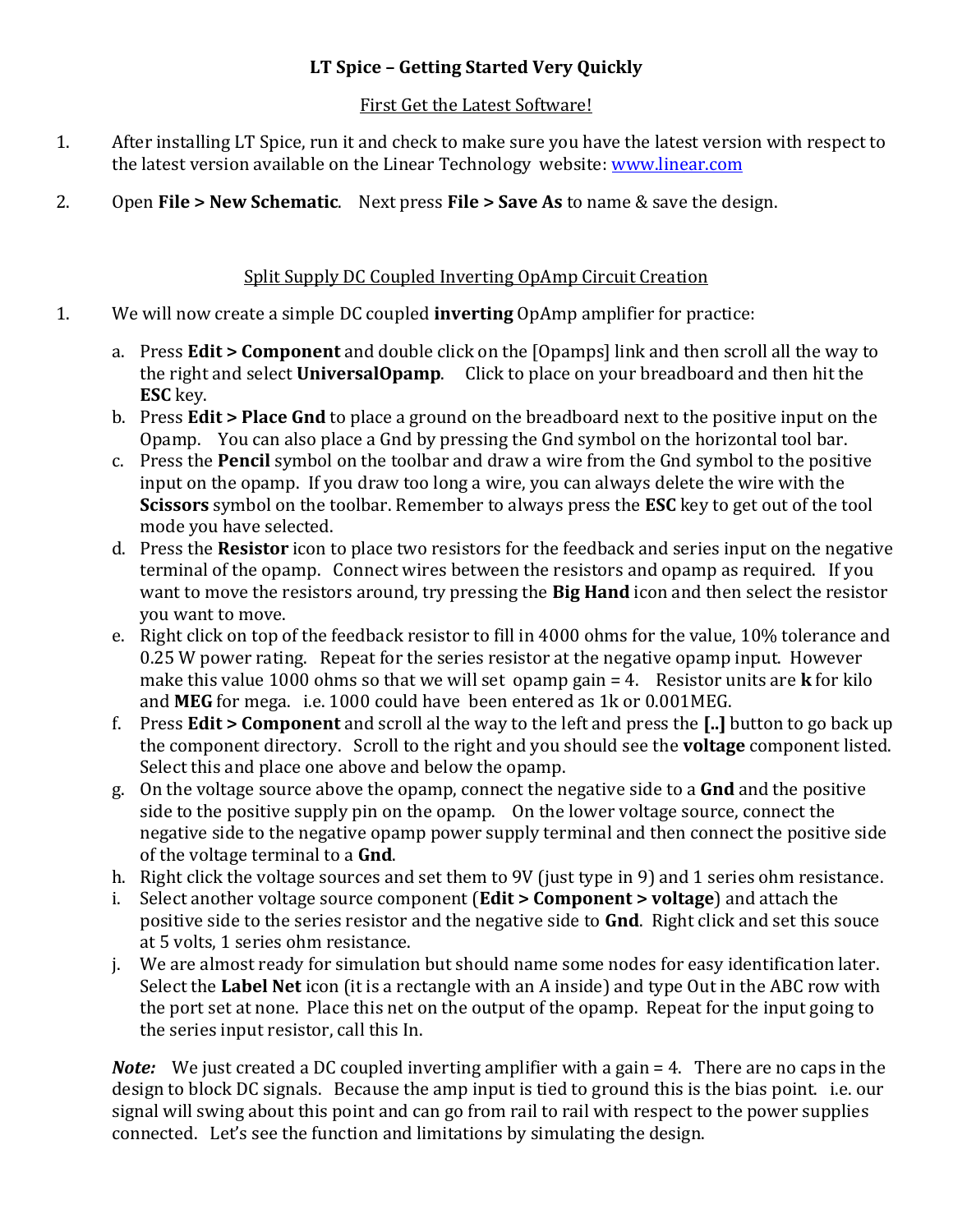- 1. Press **Edit > Simulation** and you should see the **Edit Simulation Command** window pop up. Go to the **DC Sweep** tab. If you don't see the window pop up, try pressing **Simulation > Edit Simulation Cmd** (at the bottom of the pull-down menu).
- 2. In the DC Sweep input area, fill in the name of first source as V3 or whatever you named the voltage supply connected to the circuit input. Sweep linearly from -9V to +9V in increments of 0.1V. Press OK to close this window and notice it puts the sweep info in text on your circuit.
- 3. Now press the little Simulate (running man) icon on the toolbar. A black window should open.

 Press the **Pick Visible Traces** icon on the toolbar and select out two nets we placed earlier: **V(in)** and **V(out)**. You should see the screen snapshot below.



Our input is in blue and from ‐2.5 to 2.5V on the horizontal scale we can see the output is linearly changing. The reason that it is flat initially and at the end is that we have pegged the rails with our gain. i.e. If the input is ‐3V we should expect the output to go to ‐4\*‐3 =12V. This exceeds our positive power supply value of 9V so we clip. Similarly, if the input is 3V we expect the output to be ‐12V which will clip our -9V power supply rail. To remedy this, we will knock down the input voltage swing.

- 4. Select the circuit window (\*.asc file) and press Simulation > Edit Simulation Cmd and change the linear dc sweep from  $-9/+9V$  to  $-2.5$  to  $+2.5V$ .
- 5. Now run the simulation again by pressing the running man icon. You should see the following graphic. Only a little clipping as expected when the input is greater than 2.25V and less than 2.25V.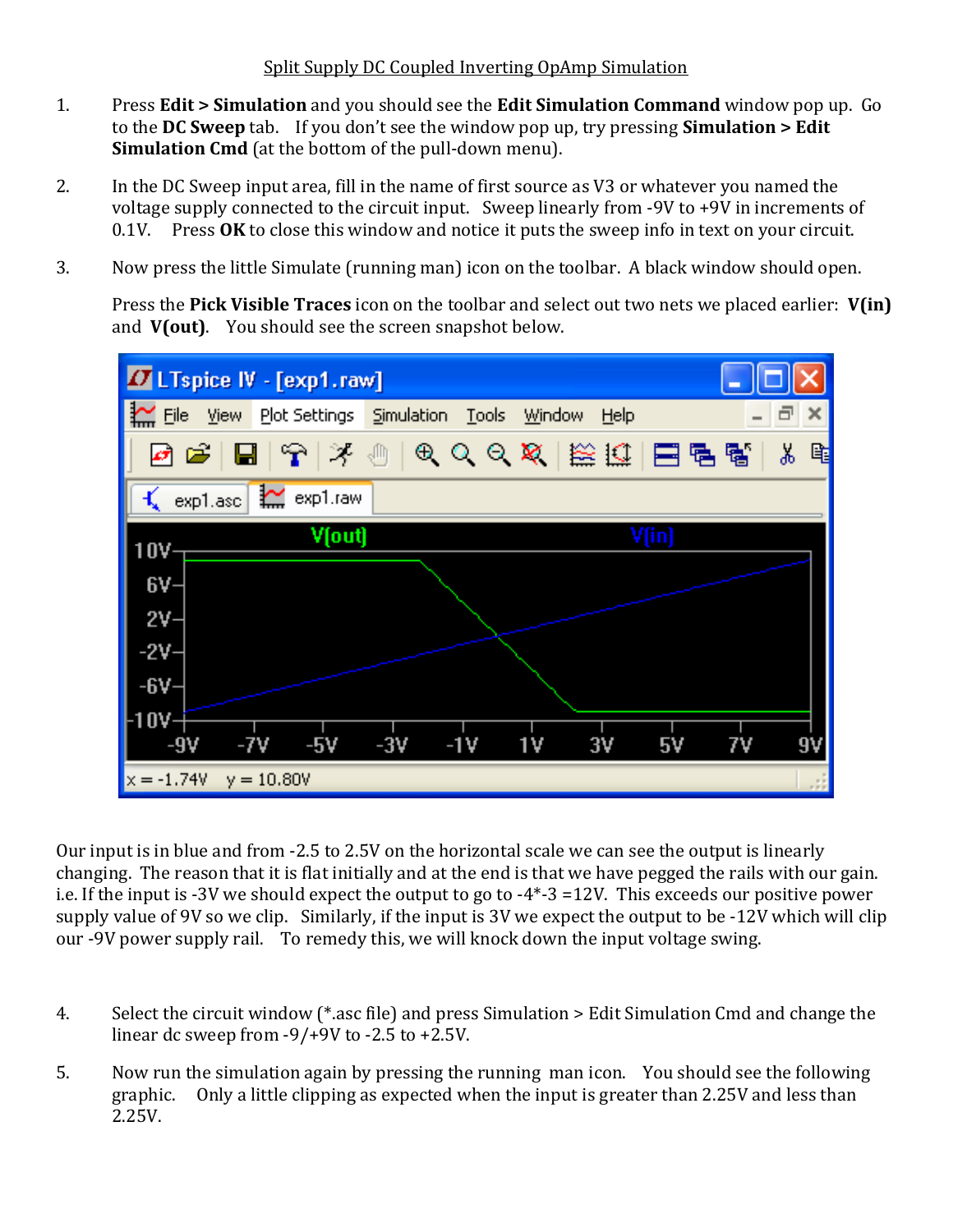

#### Single Supply DC Coupled Inverting OpAmp Experimentation

Split supply designs are acceptable at school in the lab where you have dual voltage supplies readily available. However they are painful in battery powered products. At my company we have several battery powered temperature and vibration products which run off of 3.6V lithium ion batteries. We usually put several of these batteries in parallel to get several years of run time out of the device before servicing. To facilitate this, our digital circuitry and analog preamplifiers must all run off of a single supply voltage which is usually 3.3V (regulated down from 3.6V). Let's see how the input biasing must changed on the inverting Opamp to accommodate the single supply design.

- 1. In the previous circuit, delete the negative power supply voltage source and in its place connect the negative opamp power supply rail to **Gnd**. Change the value of the positive rail supply to **3.3V.**
- 2. Press **Simulate > Edit Simulation Cmd** and change the dc sweep to **0** to **3.3V**. Run the simulation (you may have to select **V(in)** and **V(out)** for viewing again with the **Pick Visible Traces** icon) and you'll notice the output always stays at zero.

 This occurs because we still have an inverting amplifier and we are trying to produce a negative voltage created our gain = ‐4. We can switch to a non‐inverting amplifier or simply change the bias point for the opamp input. Presently, we have set the dc bias point at 0V by having connecting the positive input terminal of the opamp to Gnd. Ideally we would like to have the bias point in the middle of the 0 to 3.3V span or roughly  $\sim$  1.65V. One way to do this is to use a resistive divider to set this bias point as described.

4. Delete the **Gnd** placed on the positive opamp input. Instead connect two 10K resistors in series where one end of the pair attaches to 3.3V and the other to Gnd. Then attach the node between the two resistors to the positive input terminal on the opamp. This sets the dc bias point halfway between the power supply rail (3.3V). Re-run the simulation and see if it matches the following graphic.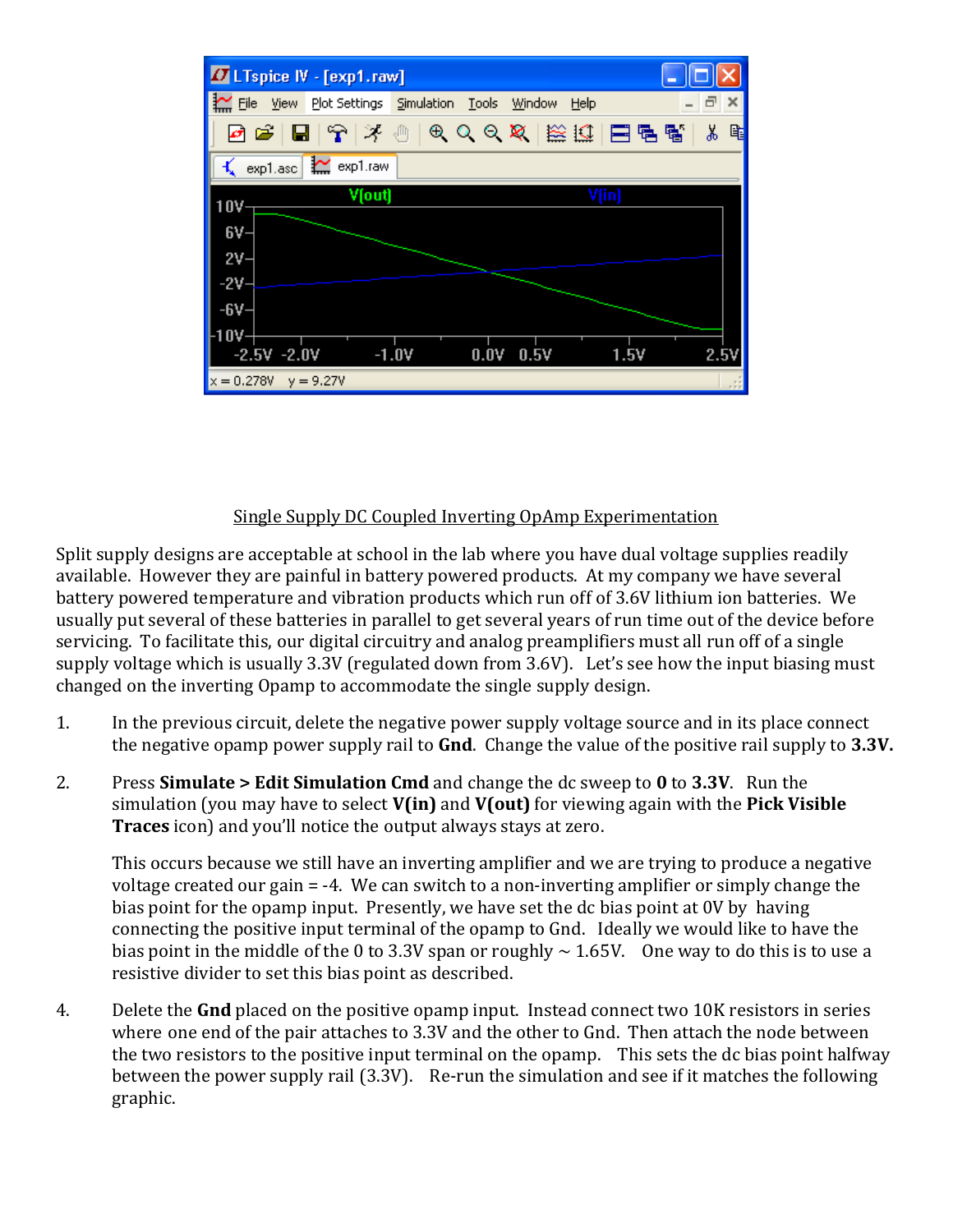

5. Our input signal is too large, more clipping, but otherwise it is functioning like a usual inverting amplifier. Change the dc sweep value from 1.25V to 2.05V and you should see a linear result output with respect to this input.

1.25V should correspond to an output =  $3.3V$  while 2.05V produces  $\sim 0V$  out. To understand this we must take the input and subtract it by the dc bias point and then multiply by the ‐4 gain and then add it to the dc bias point. All inputs and outputs are referenced around the dc bias in a dc coupled circuit! i.e. dc bias point =  $3.3V/2 = 1.65V$ . Expected Output w/1.25V input =  $(1.25V -$ 1.65V)\*-4 + 1.65V = 3.25V. Expected Output w/2.05V input =  $(2.05V - 1.65V)^*$ -4 + 1.65V  $= 0.05V$ . This result is now shown.



 As long as we keep the input relatively small compared to the output (due to the Gain = ‐4), we get a nice linear output. *In a dc coupled opamp design, the big problem arises when we have a small signal riding on a large dc value.*  i.e. Let's say you are given a microphone that has a 2V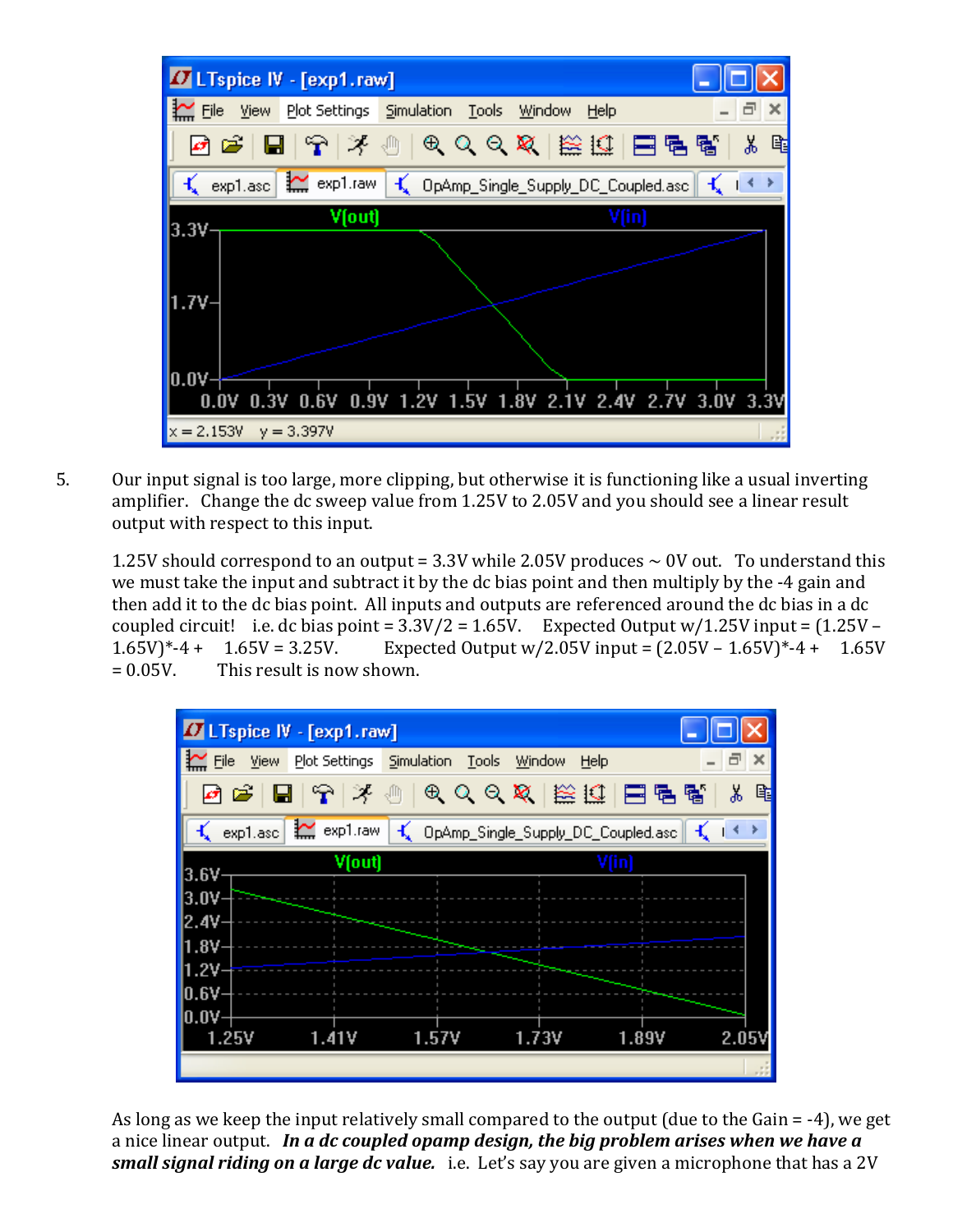dc offset and an audio signal that spans +/‐ 100 mV. The mic signal will swing from 1.9V to 2.1V. If we continue with a gain of ‐4 we will create an output that wants to swing between:

```
(1.9V - 1.65V)^* - 4 + 1.65V = 0.65V to (2.1V - 1.65V) = -0.15V
```
The dc offset on the source kills us because the difference between it and our dc bias point is multiplied by the gain. Imagine trying to digitize this mic signal at the output of the opamp with an A/D. We want it centered around 3.3V/2. Our source (mic) dc offset needs to be exactly the same as our pre-amp dc bias. If we move our pre-amp's dc bias point to 2V, our output can only swing +/‐ 1.3V around this point whereas when it was set at 1.65V it can swing +/‐ 1.65V*. The* solution is to get rid of the dc coupling on the opamp and block dc signals with a big capacitor *in series on the input (ac coupled system).* 

# Single Supply AC Coupled Inverting OpAmp Experimentation

- 1. Starting with the typical dc coupled inverting opamp circuit created earlier, we simply have to move the input voltage source to the left and insert a 1uF cap between the voltage source a series input resistor.
- 2. Right click over the capacitor and type in a value of **1u** for 1 micro farad. Units relating to capacitors are **p** for pico, **n** for nano and **u** for micro.
- 3. Change the gain from ‐4 to ‐10 by increasing the feedback resistor from 4000 ohms to 10K ohms. This gain will be useful when we have to compute the 20\*log of the voltage output later.
- 4. If you now run the dc sweep you will see there is no output because the input is being blocked (dc value) to the series input resistor. Instead of a dc sweep we now need to chance the simulation to AC Analysis. First use the **Scissor** icon and delete the .dc V3 1.25 2.05 0.1 LT Spice directive on the breadboard. Then go into **Simulation** > **Edit Simulation Cmd** and remove the spice directive at the bottom of the **DC Sweep** tab. This removes the **DC Sweep** simulation which in no longer meaningful since we now have an AC coupled circuit.
- 5. Next select the **AC Analysis** tab. Select a **linear** sweep from 20 to 20K Hz by typing 20 in the **Start Frequency:** field & 20k in **Stop Frequency:** field.As in resistive input **k** = kilo and **MEG** = mega. Also, type the **Number of points:** to be 1000.
- 6. We have to change the dc voltage source to be an ac source. Right click the input voltage source and set **Functions** to radio button **Sine**, **DC offset[V]:** to 0, **Small signal AC analysis AC Amplitude:** to 0.1 and **Phase:** to 0.

### *Note: All the Small signal AC analysis parameters are the initial settings used by the AC Analysis portion of the Simulator.*

7. Now press the Simulate running man icon. Press the **Pick Visible Traces** icon and make sure V[in] and V[out] are selected. You should see the following graphic.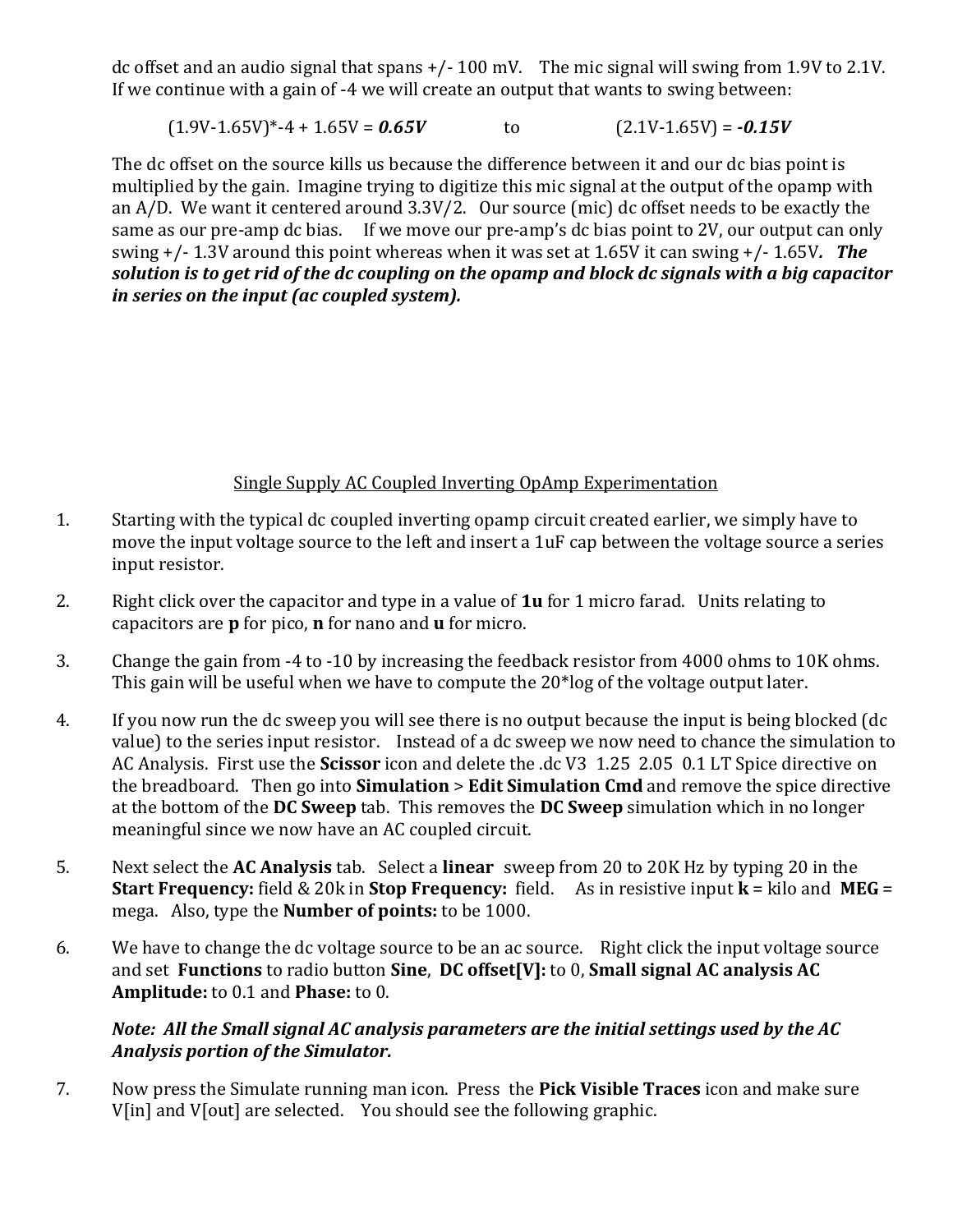

 Reviewing what we have just set up, the input voltage has an amplitude of 0.1 V and sweeps from 20-20K Hz. The corresponding output therefore is  $10*0.1V = 1V$ . LT Spice computes 20 log  $(X/1V)$  for whatever signal X, you want to look at. i.e. The input is shown as -20 dBs because they have computed 20 log (0.1V/1V) over the frequency sweep. Similarly, they computed 20 log  $(1V/1V)$  or 0 dBs for the output voltage swept over the range. All voltages probed in AC Sweep are always referenced to 1V. If you want to look at the gain of your amp you have to subtract the two curves. i.e.  $0 - (-20$  dBs) = 20 dBs which corresponds to our desired Gain = 10. The dotted lines are phase. The input has zero phase (in between 30 & -30 degrees) and the opamp then has a negative gain which causes the expected phase to change from 0 to 180 degrees.

- 8. We can also look at the output voltage in terms of an oscilloscope (voltage versus time) view. Go back to **Simulation** > **Edit Simulation Cmd** and open the **Transient** tab**.** Type in **10m** (10 msec) in the **Stop Time:** field. Press **Ok** and exit the window.
- 9. Now right click over the input voltage source and set the **DC Offset [V]** = 0, **Amplitude [V]** = 0.1 and **Freq[Hz]** = 1000. This section of the voltage source called **Functions** is used to set the initial conditions for when we look at the circuit with an O‐scope (voltage vs. time). It does not change the **AC Sweep** simulation.
- 10. Run the simulation and select V[in] and V[out] with the **Pick Visible Traces** icon if you don't see any signals in the window. If you still see the AC Sweep simulation results go back into **Simulation** > **Edit Simulation Cmd** and make sure the selected tab is **Transient.**

 You should see 10 sine waves as found in the following graphic. This is because we set the Transient simulation time to be 10 msec and the period of our sine is 1 msec. i.e. T= 1/Freq, T=  $1/1000$  Hz = 1 msec. Notice that the dc offset for the sine waves is  $\sim 1.65$ V which we created with our resistive divider in the circuit and that the output swings +/‐ 1V from this offset point due to our input being  $+/- 0.1V$  and gain = -10. Also notice that the sine waves are 180 degrees out of phase due to the inverting amplifier gain  $= -1 * 10$ .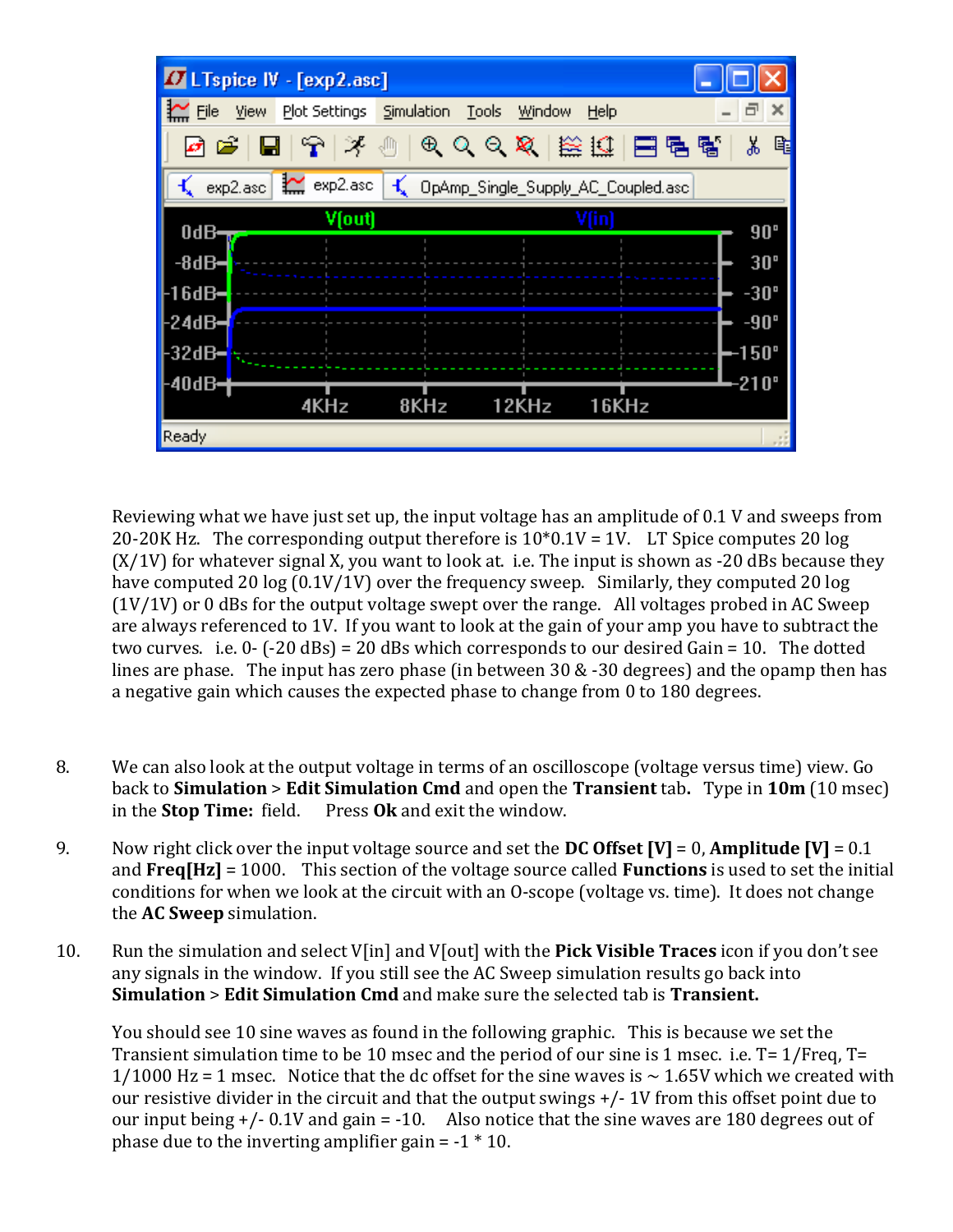

11. If you want to look at other voltages in the circuit over time, you can select them via the **Pick Visible Traces** icon or you can go back to the circuit (select this window) and hold your cursor over a node in the circuit and click your mouse once. If you click twice you lose the other signals you had in the simulation O‐scope window and just add in the new one you double clicked on.

*Pretty damn nice for free software!*

Single Supply DC Coupled Inverting OpAmp Cheesy Filter

- 1. In the previous circuit simply add a 10 uF capacitor from the output (Out node) of the opamp to Gnd.
- 2. Chose the **AC Sweep** tab in **Simulation** > **Edit Simulation Cmd** and re‐run the simulation.You should see the following graphic.



The input signal remains unchanged at -20 dB (20 log [0.1V/1V] where the input 0.1V amplitude signal is referenced automatically to 1V by LT Spice). However the output now starts at the usual 0 dB (20 log [1V/1V] where the output is  $10 * 0.1V = 1V$  referenced to 1V automatically by LT